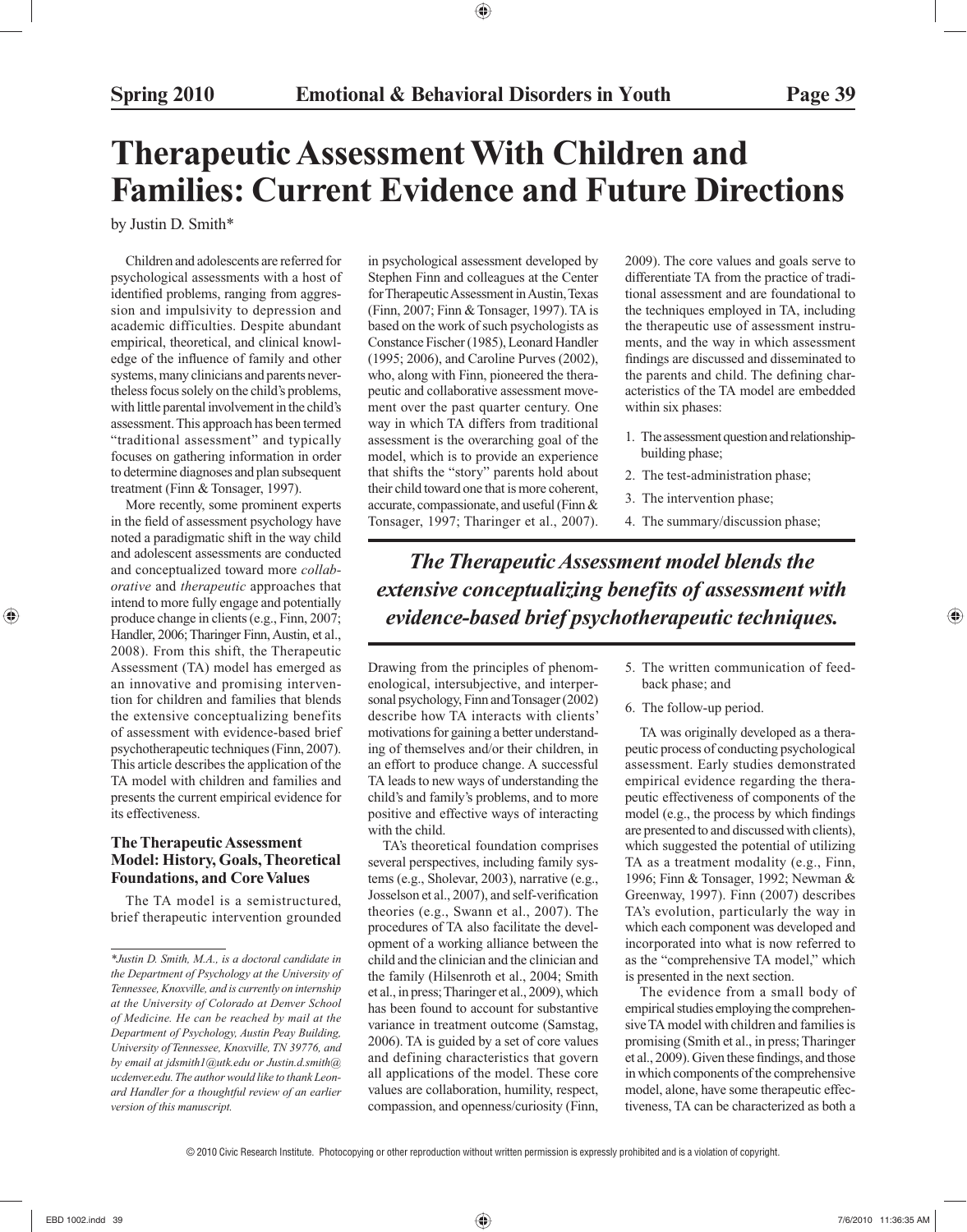therapeutic assessment process and a brief therapeutic intervention, depending on the application of the model, the aim of the clinician, and client factors. The following section discusses the specific procedures and components employed with children and families. (A variety of TA-related resources, and the dates and locations of upcoming training workshops, are available on Stephen Finn's website: *www.therapeu ticassessment.com* .)

## **Therapeutic Assessment With Children and Families (TA-C)**

 Given the systemic nature of many children's problems, and agreement among of the intervention. The other phases of TA-C may include the entire family or just the parents.

 The following description is a summary of each component of the comprehensive TA-C model, on which Tharinger, Krumholz, Austin, and Matson (in press) have written an extensive chapter. Finn has noted that certain settings, clients, clinicians, and available resources may preclude adoption of all six phases, and he encourages clinicians to adapt the model accordingly.

 **Assessment Question and Relationship-Building Phase**. In accordance with the core values of TA, the goals of the initial meeting include establishing a safe and

*The parents reported that the ability to observe and collaboratively discuss their child's testing was one of the most effective components of the intervention.*

experts regarding the importance of treating the child within the greater family context (Dishion & Stormshak, 2007; Pardini, 2008), collaboration with the family is a central feature of TA-C. From the outset, parents/caregivers are enlisted as collaborators in all aspects of the intervention: setting goals, gathering background information, interpreting their child's responses and test performance, discussing scores and hypotheses derived from the testing, and reviewing written reports at the end of the assessment. The clinician's relationship with each family member also becomes a venue for gathering important information about family processes and dynamics (Finn, 2007; Tharinger, et al., 2007).

 One distinctive arrangement of TA-C is that parents observe the testing of their child, either in the room, through a oneway mirror, or on a television screen in a separate room via a video link. In some situations (e.g., Tharinger, et al., 2009), two clinicians work with each family, which allows one clinician to dialogue and process the session with the parents as the assessment unfolds. Other studies have shown that a one-clinician adaptation is also effective (e.g., Smith et al., in press). When using one clinician, parents are asked to take notes regarding their impressions, reactions, and questions about test responses for discussion at the end of each session. In the Tharinger et al., (2009) study, the parents reported that the ability to observe and collaboratively discuss their child's testing was one of the most effective components

trusting relationship with the parents, enlisting them as collaborators, and asking them to pose questions they hope the assessment can answer (Finn, 2007). Assessment questions not only guide the therapeutic assessment process and indicate the assessment instruments to be administered; they also allow the clinician to hear the "story" caregivers and family members hold about their child. Clinicians practicing TA gather background information based on the assessment questions, which allows the clinician to gauge the potential impact of later assessment findings. Gauging the family's current beliefs and attending to shifts in their understanding of the child as the therapeutic assessment process progresses allows for more effective discussion of the findings in the summary/discussion phase. The child typically is not involved in the initial session, but in some situations, inclusion is necessary and acceptable within the TA framework.

 **Test Administration Phase**. Depending upon the assessment questions and tests selected, administration of assessment instruments in the comprehensive TA-C model can range from two to six meetings. Test selection is based on a number of factors, including the referral issue and assessment questions, the clinician's training and experience in the use of particular instruments, and the desired outcome of administering the test. With regard to the last factor, a primary goal of traditional assessment is often to obtain scores that can be compared to norms in order to answer

questions about the child in a reliable and valid fashion (Finn & Tonsager, 1997). Clinicians practicing TA administer tests according to their proscribed standardized protocol in order to protect the integrity of norms-based comparisons, but tests also serve other functions in TA that transform them into therapeutic tools.

 In TA-C, where parents observe the testing, assessment instruments provide the child with an avenue to communicate with the clinician and parents regarding his or her perceptions on the identified problems. In contrast to the anxiety-provoking nature of direct dialogue about difficult or shameful issues, assessment instruments provide stimuli for indirect expression. This often occurs through the use of extended inquiry procedures as simple as asking the child to reflect, or further elaborate, upon a particular response: When administering commonly used self-report measures, such as the Youth Self-Report (YSR; Achenbach, 1991) or the Behavior Assessment System for Children (BASC; Reynolds & Kamphaus, 2004), the clinician often uses particular responses to gain additional information. For example, if a child responded that he or she often feels depressed, the clinician might say to a child: "Can you tell me about a time when you felt depressed?" or "What came to mind when you were answering this question?" Similarly, the clinician might ask the child to tell a story about a time he or she felt depressed. These inquiries provide the clinician with additional background information about the child and his or her experiences, and an individualized context for interpretation of nomothetic scores, while further promoting the observing parents' curiosity and understanding of their child.

 A second consideration is that prior to adolescence, children have yet to fully develop self-reflective capacities, which makes explicit communication about feelings and their correlates difficult. Due to the goal of assisting parents and caregivers in coming to understand their child differently, many clinicians who practice TA utilize performance-based assessment instruments, such as the Roberts Apperception Test (Roberts & Gruber, 2005), Rorschach (Exner, 2003), and other semistructured storytelling or drawing exercises. These instruments are by no means mandated by the TA-C model, yet have been found to be fruitful in promoting parents' curiosity about their child, which in turn stimulates discussion with the clinician.

 Parent observation and discussion of findings can also be used in conjunction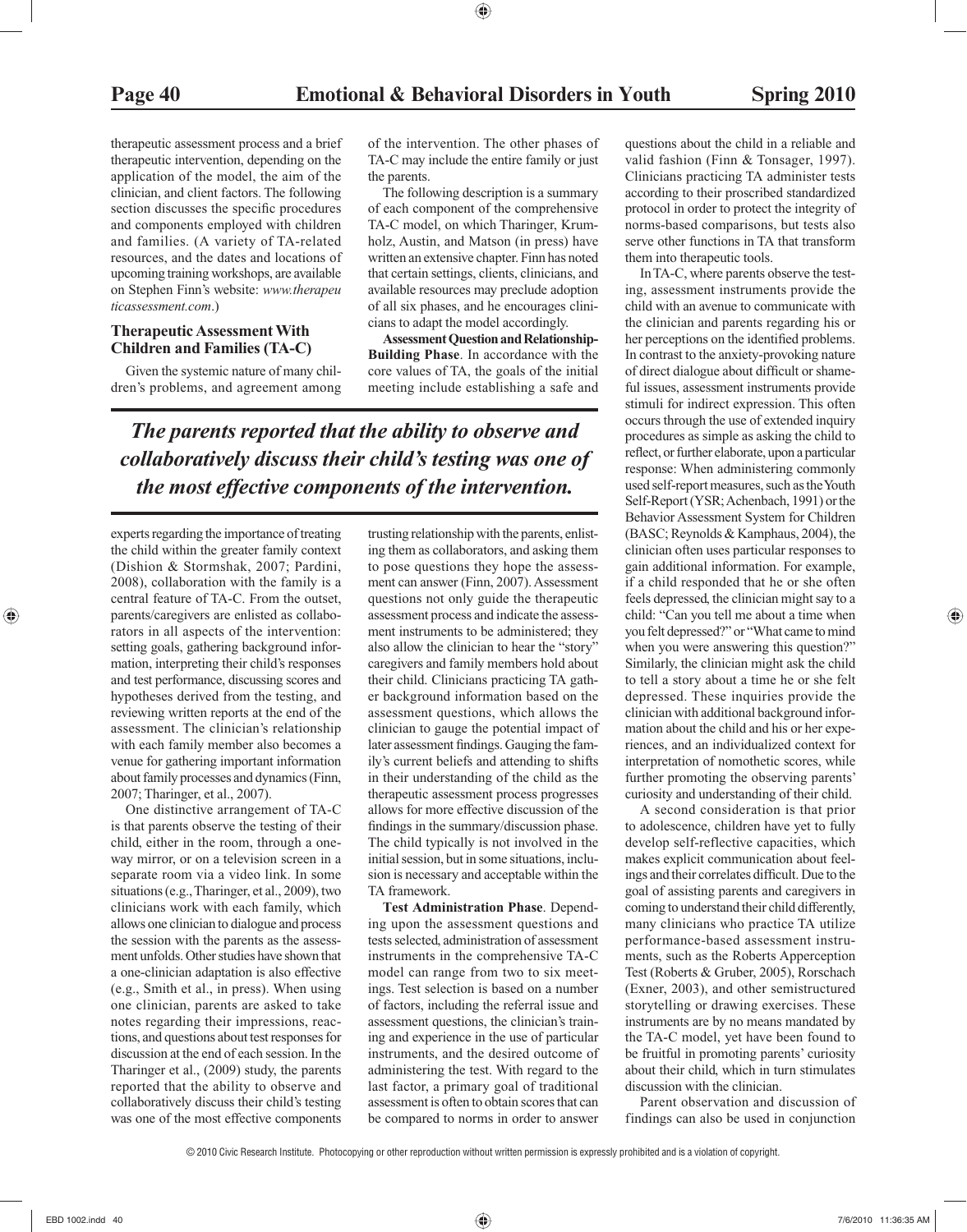with other common assessment methods. such as school or home observations. For example, the clinician and parents might jointly observe the child in the classroom or the school playground and discuss their observations. In this case, it is often useful to link these real-world data with the findings obtained from self-report measures and observations of the child's behavior in the testing environment. Integrating findings from multiple sources and across contexts assists parents in thinking systemically about the child and his or her problems. Regardless of the instruments or methods used, observation and discussion for each session allow parents to experience the potential conclusions alongside the clinician, in an attempt to more accurately reframe their understanding of their child and reduce their anxiety about discussing the findings.

 **Intervention Phase**. At the intervention point in the therapeutic assessment process, the clinician and parents begin to conceptualize the child's and family's problems in a new way, based on the test findings. Tharinger, Finn, Austin, et al. (2008) have termed this element the "family intervention session," or simply the "family session." In a family session, the clinician designs an activity using established child and family therapy techniques or the modified administration of assessment instruments, intended to bring identified systemic problems into the room. TA clinicians are given significant flexibility in tailoring the intervention session to meet the specific needs of each family. An example of a family session appearing in Smith et al. (under review) involved using a modified administration of the Early Memories Procedure (EMP; Bruhn, 1992) and the Roberts Apperception Test (Roberts & Gruber, 2005). The tests were used to demonstrate to the parents their child's difficulty identifying and understanding emotions, which had previously led to two emergency room visits for psychosomatic symptoms secondary to unidentified stress and anxiety. The parents learned new ways to assist their son in this area and reported renewed confidence in their ability to be an effective source of support when he was feeling overwhelmed.

 Family sessions are an opportunity for the clinician to observe the child in the family context and to test systemic hypotheses, while simultaneously allowing the family to better understand how family interactions may help or hinder the family's capacity to deal with the child's problem behaviors (Tharinger, Finn, Austin, et al., 2008). The clinician also tests possible interventions,

which provide the family with a positive experience of family therapy and often result in the family's experiencing a new, positive outcome for a situation they previously felt powerless to manage. Successful family sessions assist the family in developing a more systemic view of the child's problems, which will help the child feel less blamed, and, over time, gain self-esteem (Tharinger, Finn, Austin, et al., 2008).

 **Summary/Discussion Phase**. Discussing the findings of their child's assessment can be very anxiety provoking for parents, and without proper preparation by the clinician, the findings might be easily rejected. The TA-C arrangement of parents observing and discussing findings in each meeting allows for small amounts of feedback to be provided along the way, preparing parents to discuss the findings. However, planning for the summary/discussion session remains a critical component of the intervention (Finn, 2007).

 Finn and colleagues (Finn, 2007; Tharinger, Finn, Hersh, et al., 2008) have

 **Written Communication of Feedback Phase**. Written feedback in TA is provided to the parents in the form of a letter consisting of answers to the assessment questions using nontechnical language. The structure and content of this letter closely resemble that of the summary/discussion session. In some cases, such as documenting a diagnosed disability for academic accommodations, a formal report is provided. When indicated by the assessment findings, the letter to parents also contains recommendations for continued care, which might include specific individual or family treatment protocols (e.g., trauma-focused cognitive behavioral therapy, parent training, academic-related interventions, and/or psychopharmacological consultation).

 Written feedback to the child in TA-C routinely consists of an individualized story or fable written by the clinician, although other methods of providing the child with feedback are also acceptable within the parameters of TA. These fables present age-appropriate assessment find-

*The goal of the fable is to provide the child with a more accurate, compassionate, cohesive, and empathic story about how important events in the child's life have led to his or her current situation.*

devised a systematic process for the presentation and discussion of assessment findings based on their concept of "levels" of information. Level-1 feedback is information that is consistent with the parents' currently held views. Level-1 information is readily accepted, raises little anxiety, and validates clients' external reality. Level-2 information is not wholly in disagreement with the parents' existing story, but it may require reformulation of the current view and, thus, might cause some anxiety. Information that is entirely incongruent with the parents' story is termed Level-3. This kind of feedback has the potential to raise the parents' anxiety substantially and, without the proper preparation, might be rejected. The clinician organizes the assessment questions, from Level-1 to Level-3, based on a) the parents' preliminary understanding of the assessment question, b) the congruence of that understanding with the test findings, and c) evidence during the previous sessions that indicate a shift in the parents' understanding of the child (Tharinger, Finn, Hersh, et al., 2008).

ings tailored to the developmental and emotional capacities of the child. The goal of the fable is to provide the child with a more accurate, compassionate, cohesive, and empathic story about how important events in the child's life have led to his or her current situation (Tharinger et al., 2007). Children have been found to feel validated, understood, and more hopeful about their future following a successful feedback session. Tharinger, Finn, Wilkinson, et al. (2008) describe the process of writing fables for children.

 **Follow-Up Period**. Families are typically asked to return for a follow-up session two to three months after the completion of the TA-C. A follow-up allows for the discussion of progress or ongoing challenges and new life situations that may have affected the family. Finn found that families often benefit from a "booster session," in which new or persisting problems are explored within the context of the assessment findings and previous recommendations are modified to meet the current needs of the child and family.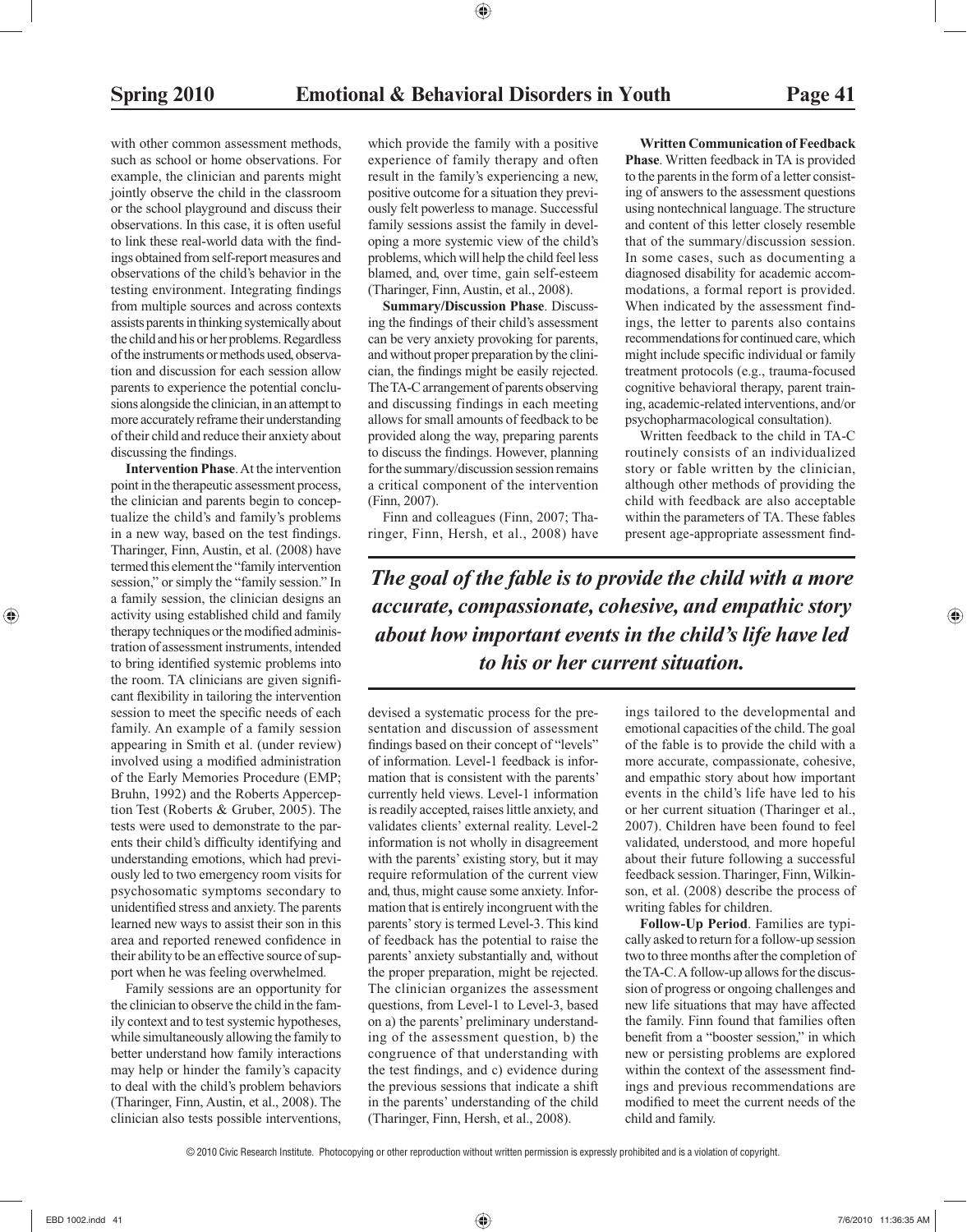# **A Review of Current Empirical Evidence**

 **TA With Adults**. The potential effectiveness of TA with adults is illustrated in a number of published clinical case studies, including studies by Finn (1996, 2003, 2007), Finn and Kamphuis (2006), Fischer and Finn (2008), Gorske (2008), Peters et al. (2008), and Wygant and Fleming (2008). Controlled research indicates that TA results in greater therapeutic benefits compared to the traditional assessment process (e.g., Ackerman et al., 2000; Finn & Tonsager, 1992; Hilsenroth et al., 2004; Newman & Greenway, 1997). Ackerman and colleagues (2000) also found that clients involved in a TA were more likely to complete the assessment and to follow through with recommendations than were clients receiving traditional assessment. Clients in TA also formed a better therapeutic alliance in subsequent psychotherapy (Hilsenroth et al., 2004). In other adult TA applications, Michel (2002) demonstrated clinical effectiveness with adults and adolescents hospitalized for severe eating disorders and Uhinki (2001) successfully applied the TA model with couples, which is also discussed in Finn (2007).

 **TA With Adolescents (TA-A)**. In addition to clinical case material presented in Tharinger et al., (in press), controlled research using TA procedures and techniques with adolescents has demonstrated effectiveness for a range of diagnoses in a variety of settings. As noted, Michel (2002) applied TA with adolescents in an inpatient hospital for eating disorders, reporting that the intervention resulted in greater engagement in treatment from patients and their families. Newman (2004) compared distressed adolescents who either received a very brief (two-hour) TA or five one-hour sessions of individual psychotherapy. Although both groups experienced reduced symptoms of depression, the group that received TA showed significantly fewer symptoms of depression, reported significantly less overall distress, and showed greater self-esteem than the psychotherapy group. Ougrin et al. (2008) compared TA with traditional assessment in a group of 38 adolescents referred to the emergency room because they engaged in self-harming behaviors. Those adolescents receiving TA were more likely to attend their first community follow-up appointment (75% vs. 40%) and were twice as likely to

continue to engage in community services  $(62\% \text{ vs. } 30\%).$ 

 **TA With Children (TA-C)**. The body of research with children and families has grown substantially in recent years. Tharinger, Finn, and colleagues have described the techniques and procedures in an operationalizable manner, allowing for replication. Clinicians and researchers practicing TA-C have demonstrated the clinical effectiveness of the approach in case studies conducted in the schools (Tharinger et al., 2007; Tharinge et al., in press), university-based clinics (Hamilton et al., 2009; Smith & Handler, 2009), private practices (Finn, 2007; Handler, 2006), community-based clinics (Guerrero et al., in press; Haydel et al., in press), and a children's hospital (Smith et al., under review).

 An aggregate group study (Tharinger et al., 2009) assessed the comprehensive TA-C model with 14 families with preadolescent children referred for emotional and behavioral problems. Children and mothers experienced reduced symptomatology and family conflict and increased communication and family cohesion, and mothers were found to have more positive and fewer negative feelings about their child following the TA-C. Participants were enthusiastically engaged and reported satisfaction with the services, suggesting consumer acceptability.

 At the University of Tennessee, Smith, Wolf, Handler, & Nash (2009) employed an experimental single-case time-series design to assess the efficacy of the TA-C model with a 12-year-old boy with aggression and oppositionality. Compared to baseline, the family reported significant decreases in the intensity of his worst anger outburst and oppositional behaviors directed at his mother.

 In a second single-case time-series experiment, Smith et al. (under review) demonstrated significant improvements in a depressed 12-year-old boy's self-esteem and social interactions. The father also reported a significant decrease in the family's overall distress as a result of TA-C. These promising findings led to a larger study using a replicated single-case timeseries design to assess the treatment efficacy for preadolescent boys with oppositional defiant disorder (Smith et al., in press). The results indicated improvement in overall family distress, reduction in the intensity of the child's worst anger outburst, and case-specific indicators of change, such as the child's self-esteem. Furthermore,

improvements were maintained for at least two months beyond the TA-C without additional intervention.

### **Conclusion**

 TA admittedly challenges some of the contemporary notions regarding evidence-based treatment and assessment. Based on new findings, TA researchers are continually refining the way in which the model is understood and applied. Nevertheless, the emerging evidence for TA is promising and suggests that rigorous research is warranted. The group study by Tharinger and colleagues demonstrates the effectiveness and consumer acceptability of TA-C for use with a variety of children's emotional and behavioral problems. And although time-series designs, such as those used in several of the studies mentioned above, are not as rigorous or prevalent as in randomized controlled trials, they are an accepted method for the assessment of treatment efficacy. Methods such as those used by Smith et al. (in press) meet criteria for establishing an intervention as "potentially efficacious" according to current evidence-based treatment guidelines (e.g., Chambless & Ollendick, 2001; Ollendick et al., 2006). However, a need remains for larger sample sizes, control groups, and randomized assignment, in order for TA-C to reach well-supported status. Nonetheless, based on the current body of clinical and empirical research with children and families, TA might be effective in treating a variety of emotional and behavioral disorders. Additional controlled research is necessary to determine specifically for whom TA-C is indicated.

 Finally, the evidence suggests that clients experience therapeutic benefits after participating in both the comprehensive TA-C model or one or more of its components. Future research will need to identify potential mechanisms of change in order to better understand these findings. Efforts are currently underway to address these issues and limitations.

#### *References*

 Achenbach, T.M. (1991). *Manual for the Youth Self-Report and 1991 Profile* . Burlington, VT: University of Vermont, Department of Psychiatry.

 Ackerman, S.J., Hilsenroth, M.J., Baity, M.R., & Blagys, M.D. (2000). Interaction of therapeutic process and alliance during psychological assessment. *Journal of Personality Assessment, 75(1),* 82–109.

 Bruhn, A.R. (1992). The early memories procedure: A projective test of autobiographical memory, part 1. *Journal of Personality Assessment, 58(1),* 1–15.